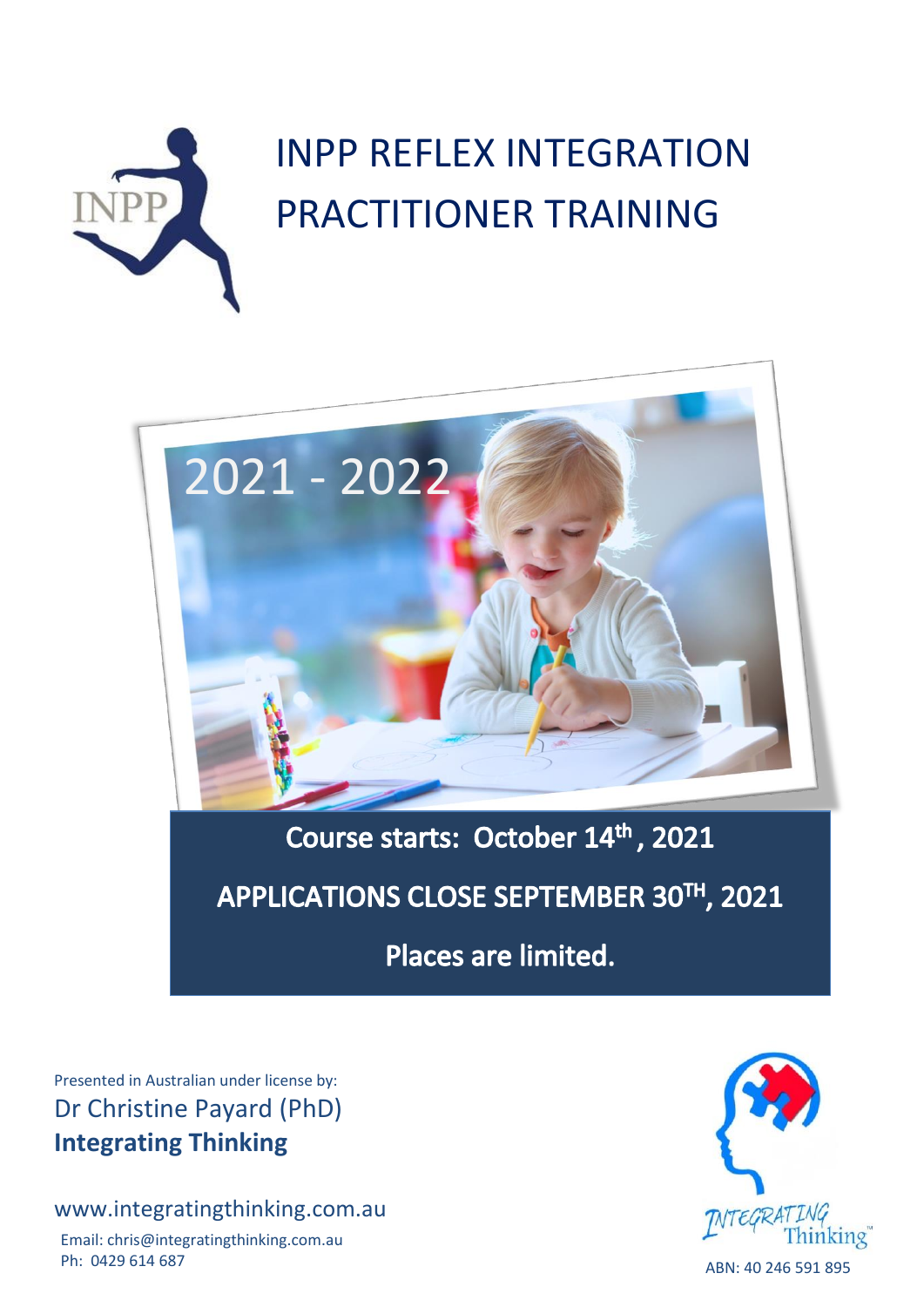## **Where do I find specific information in this package?**

| Page 2        |
|---------------|
| Page 2        |
| Pages $2 - 3$ |
| Pages $3 - 4$ |
| Page 4        |
| Page 5        |
|               |
|               |
|               |
|               |
|               |
| Page 6        |
| Page $7-9$    |
|               |
| Page 10       |
|               |

## **EMAIL course applications (page 7) and your CV to: chris@integratingthinking.com.au**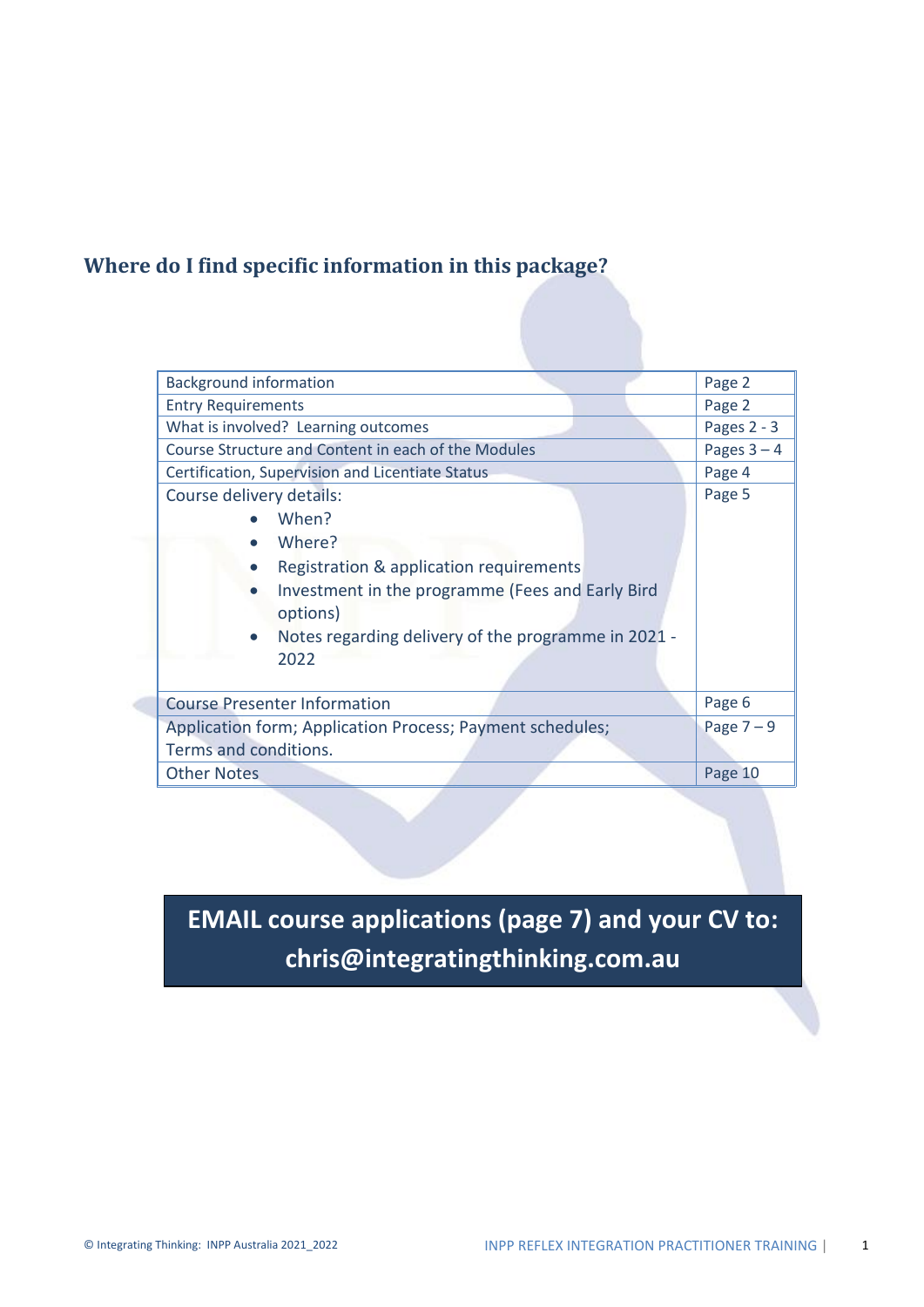

**Post Graduate INPP<sup>™</sup> One Year Practitioner's Course addressing Neuro-Motor Immaturity (NMI).**



## **2021- 2022: Brisbane & on-line**

This revised course trains practitioners in the INPP<sup>M</sup> method of diagnosis and treatment of Neuro Motor Immaturity (NMI). It is a 4-module programme conducted over 6 months to a year with assessment in the theory and practice of the INPP $M$  Method.

Successful completion of the course leads to Licentiate membership of INPP™ Australia and INPP™ International, enabling practitioners to practice and promote the INPP™ method in their work and use of INPP™ Trade Marked materials.

## **Background:**

Established by Dr Peter Blythe (PhD) in 1975, the Institute for Neuro Physiological Psychology is a private research organisation investigating the effects of immature central nervous system (CNS) functioning in children with Specific Learning Difficulties and adults suffering from Agoraphobia and Panic Disorder. Dr Blythe and Sally Goddard Blythe (INPP International Director) devised and developed reliable methods of assessment and noninvasive intervention programmes that have assisted many children and adults with problems linked to immaturity in central nervous system functioning. Publications relating to the efficacy and effectiveness of the INPP method are listed on the INPP UK website (www.inpp.org.uk).

In the late 1970's Dr Peter Blythe began providing training courses for small groups of professionals in the United Kingdom and Sweden. During the 1990's a formal training course in the methods developed at INPP was established in the United Kingdom. This course is now available in sixteen countries. INPP International is the certificating body for all countries providing training in its methods and has recently revised the International Training Program for Practitioners in the INPP method. Dr Christine Payard (PhD) of Integrating Thinking  $M$ , is the Australian INPP Principal delivering the INPP™ training programs under licence in Australia. (Information regarding training programs in Australia can be found on the website: [www.inppaustralia.com.au](http://www.inppaustralia.com.au/) and/or [www.integratingthinking.com.au](http://www.integratingthinking.com.au/) ).

### **Entry Requirements:**

This course is designed for those with a first degree and professional qualifications as well as a minimum of five years of experience in a field allied to Education, Medicine or Psychology (this includes Physical Therapy, Occupational Therapy, and Speech/Language Therapy, Optometry and others). Course participants are required to provide a full curriculum vitae on application along with supporting documentation.

**What is involved?** This is a 4-module program conducted over 6 months to a year with assessment in the theory and practice of the INPP Method ™. Participants must attend Supervision within 18 months of certification to complete the program.

### **Learning Outcomes:**

Course participants, on successful completion of this programme, will be able to:

- Identify individuals who would potentially benefit from the INPP Individual Program.
- Administer and interpret the INPP Diagnostic Assessment.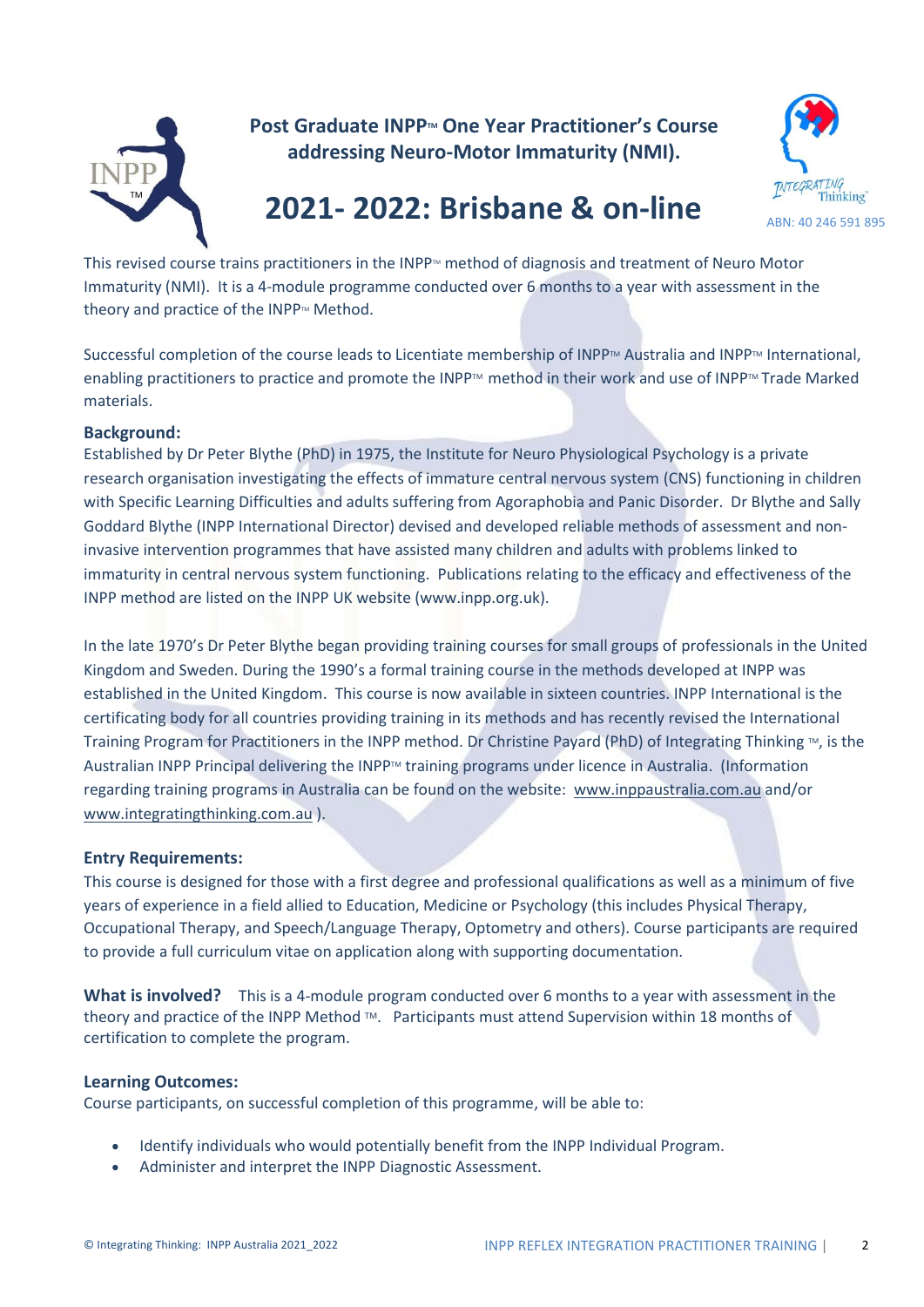- Provide written reports based on assessment findings.
- Devise an appropriate remedial program based on assessment results.
- Perform follow-up assessments at regular intervals while a child is on the INPP Program.
- Supervise and amend the INPP Program.

**Course structure:** The course comprises three teaching modules and one examination / assessment module. In 2021 - 2022 Australian participants will complete Module 1 through 4 days of on-line delivery. Modules 2 & 3 are best delivered in face-to-face mode and are planned as such for this course. (Please note: If limitations are imposed, such as COVID -19 restrictions, adaptations to delivery may be required to comply with Government restrictions and INPP Licensing requirements. These will be discussed with participants if required. All steps will be taken to ensure delivery of the programme will proceed where possible.) Module 4 can be delivered remotely, or face-to-face mode. Delivery mode for Module 4 will be negotiated with participants during the course.

Assessment includes assignment work and an examination in Module 4.

Instruction, contact and assessment time required for the modules is as follows: 24 hours for module 1, 30 hours for modules 2, 24 hours for module 3, and, 12 hours for module 4 (total contact time 90 hours). Minimum hours of study (outside teaching modules) recommended to fulfill reading and assignment work is 90 hours. *Participants are required to attend INPPTM Supervision within 18 months of certification to complete the program.*

### **Course content:**

*Module 1 (Delivered in two parts, on-line, via webinar Part 1: 2 days. Part 2: 2 days 2 weeks later, Thursday and Friday delivery). 4 days*

- History of the development of the INPP theory and methods since 1969 and differential diagnoses.
- Neuro‐Developmental factors in specific learning difficulties and behaviour.
- Reflex development from conception to 3  $\frac{1}{2}$  years of age.
- Results of abnormal reflex development above 3 % years of age.
- The Vestibular system and the cerebellum
- Interaction between developing reflexes, motor skills and sensory development during the first year of life
- Use of the INPP Developmental Screening Questionnaire

(This module may include guest presenters -- to be confirmed.)

Participants are expected to reflect learning from reading and materials of Module 1 in participation of Module 2. Suggestions for preparation of written assessment tasks/revision processes will be made in Module 1.

### *Module 2 (Monday to Friday inclusive) 5 days*

The aim of module 2 is for students to become competent in the administration, interpretation and evaluation of tests using the INPP Diagnostic Assessment protocol. Instruction is provided in the use of standard tests for:

- Gross Muscle Coordination and Balance
- Patterns of Motor Development
- Cerebellar involvement
- Dysdiadochokinesia
- Primitive and Postural reflexes
- **Laterality**
- Oculo‐Motor functioning
- Visual‐Perception

Participants will be required to conduct a minimum number of practice assessments between modules and select at least one (1) for presentation as a case study discussion in Module 3.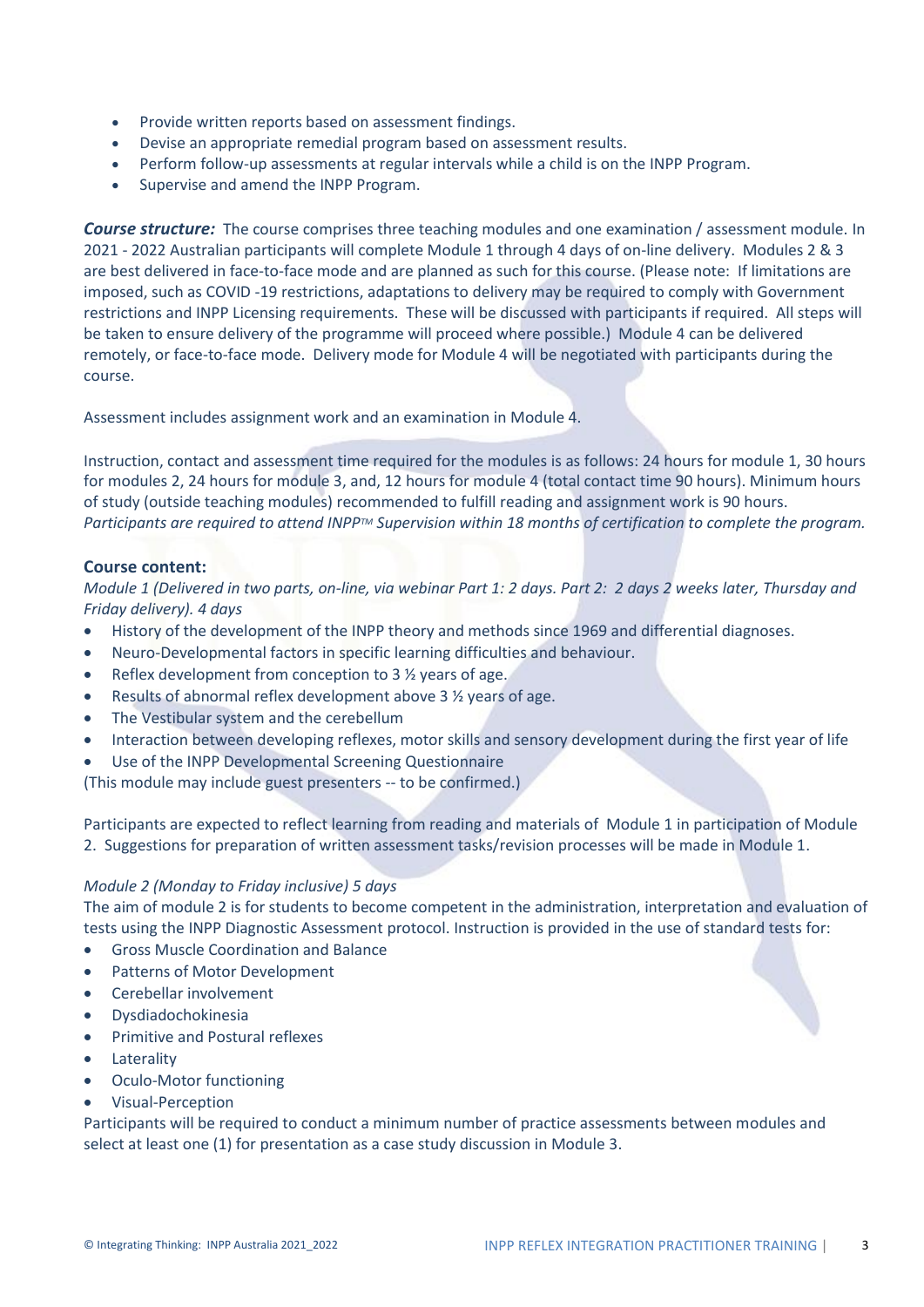### *Module 3 (Tuesday to Friday inclusive) 4 days*

Module 3 provides the INPP™ Method for reporting on and remediating neuro-motor immaturity identified in the assessment protocol. It provides:

- Instruction in the preparation and delivery of a report based on diagnostic assessment results.
- Instruction in the preparation of an Educational Report
- Instruction in theory and method of building an INPP Reflex Stimulation and Inhibition Programme based on diagnostic assessment results.
- Practise of the INPP exercises.
- Information on how to carry out an INPP review.

Participants will be required to:

- Present results from diagnostic assessments carried out as assignments,
- Provide a rationale, planning suggestions and selection of exercises for remedial intervention.

## *Module 4 (Wednesday to Friday inclusive) 3 days*

Module 4 comprises one day of teaching and review (optional participation), 2 days of written exams (3 hrs per day). The examinations comprise 4 papers:

- Short paper (theory) 20 short questions to be answered. (1 hour)
- Long paper (theory) 3 essay questions to be answered out of a choice of 5 questions. (2 hours)
- Short paper (practical) 20 short questions on aspects of practice. (1 hour) Students are required to demonstrate selected testing procedures and answer questions concerning the initial consultation and remedial programme.
- Long paper (practical) –3 essay questions on practical aspects of screening, diagnosis and treatment out of a choice of 5 questions. ( 2 hours)

*A minimum of 60% is required on every paper* for a candidate to be deemed competent. It should be noted that there is no percentage number of candidates who pass or fail. Success is based on individual competency to practice. Candidates are required to demonstrate a level of competency in all areas in order to be eligible for certification. If a candidate fails to acquire a minimum of 60% on one paper, the candidate will be required to resit the paper the following year *or* may be assigned additional written and practical course work to complete. Students must have completed all assignments to a satisfactory level by the required dates in addition to achieving a minimum mark of 60% on all written examination papers.

## **Certification, Supervision and Licentiate Status:**

- A signed certificate of completion and provisional certificate of practice in the INPP<sup>TM</sup> method will be to successful students within 2 months of taking the examinations.
- *Follow up Supervision: Graduates are required to attend 2 days' compulsory supervision in the first 18 months after qualifying for their certificate to remain valid. Attendance at the follow up Supervision is the final stage in completion of the INPPTM Practitioner Training program.*
- Completion of the INPP Practitioner's program leads to INPP Australia and INPP™ International Licentiate status. Conditions apply to Licentiate practitioner status including payment of an annual licentiate fee covering INPPTM International licence fees. Further details and explanation of Licentiate agreements will be sent to candidates prior to the commencement of the course. (Further information regarding the Licentiate process can be obtained by emailing: [chris@integratingthinking.com.au.](mailto:chris@integratingthinking.com.au))
- A copy of the Australian Licentiate agreement will be forwarded to you when you are notified of your acceptance into the course.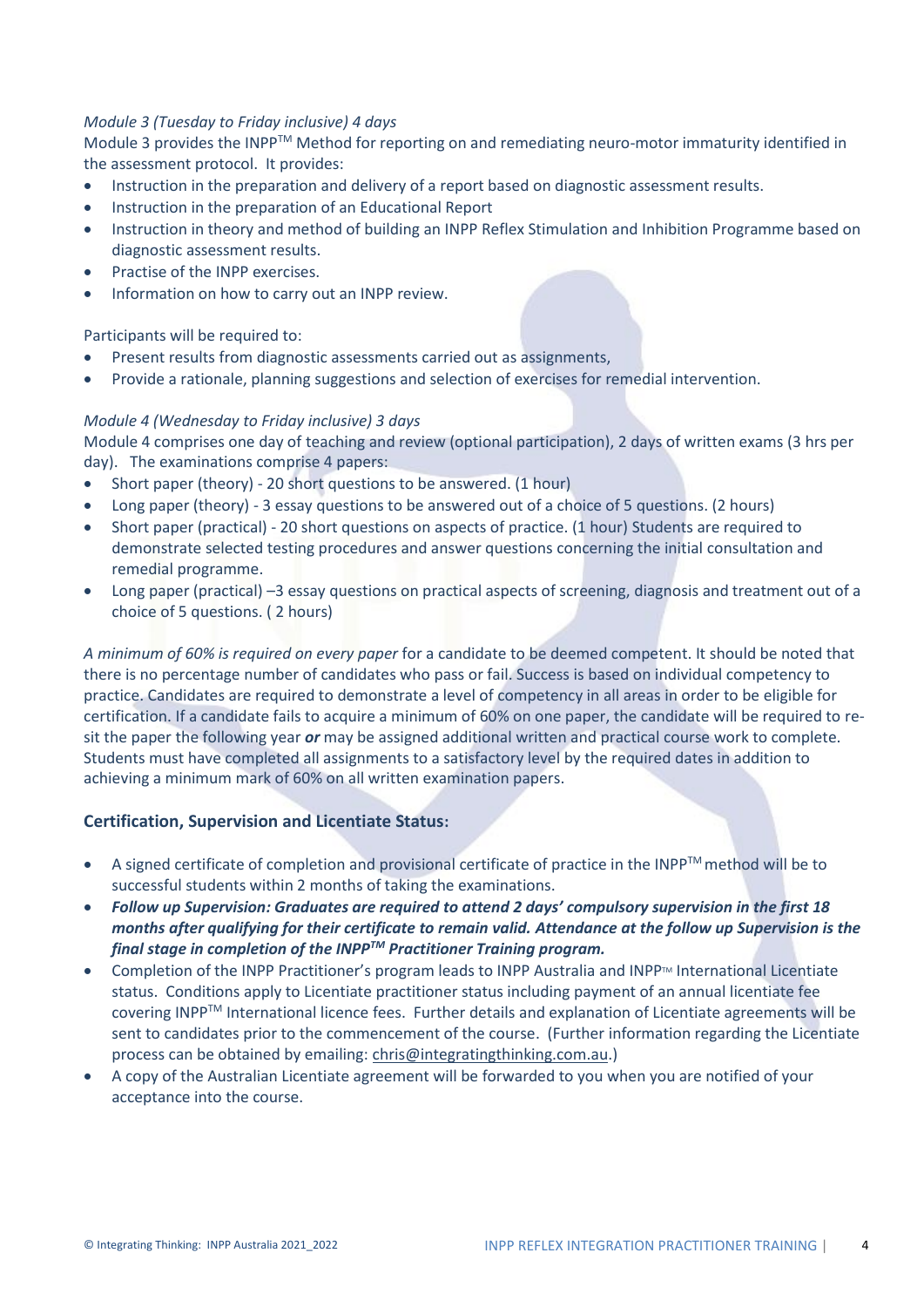## **COURSE DELIVERY DETAILS:**

**When?** *Module 1 (on-line delivery)***:** Part  $1$  –October  $14<sup>th</sup>$  &  $15<sup>th</sup>$ ; (2 days: Thursday & Friday) Part  $2 -$  October 28<sup>th</sup> & 29<sup>th</sup> 2021; (2 days: Thursday & Friday)  *Module 2 (face-to-face delivery)***:**  November  $22^{nd}$  to November  $26^{th}$ , 2021; (5 days: Monday to Friday); *Module 3 (face-to-face delivery)***:**  February 15<sup>th</sup> to 18<sup>th</sup> 2022 (4 days: Tuesday to Friday); *Module 4***:** (Delivery mode and dates to be confirmed in Module 1) April 27<sup>th</sup> to April 29<sup>th</sup> 2022. (3 days: Wednesday, Thursday, Friday).

#### **Where?**

On-line (Module 1); Brisbane, Qld (Modules 2 & 3); Module 4 (to be negotiated with participants). Venue to be confirmed but is usually close to the CBD.

#### **Registration and Application:**

**APPLICATIONS (with full payment of Mod 1) close : Thursday, September 30th , 2021** Registration includes completion of registration form, submission of CV and full payment of Module 1 fees.

**EARLY REGISTRATION for modules provides a discount of \$641.30 (incl GST) over the course if you pay for each module early.** (See below for details)

## **Professional Learning Investment:**

**Standard fees:**

|                                      |  | Module 1: \$1779 (plus GST) Due: Thursday, September 30 <sup>th</sup> , 2021         |  |  |
|--------------------------------------|--|--------------------------------------------------------------------------------------|--|--|
|                                      |  | <b>Module 2:</b> $\frac{2}{3}$ 2057 (plus GST) Due: Monday, November $8^{th}$ , 2021 |  |  |
|                                      |  | Module 3: \$1927 (plus GST) Due: Monday, January 31 <sup>st</sup> , 2022             |  |  |
|                                      |  | <b>Module 4:</b> \$1219 (plus GST) Due: Monday, April $11th$ , 2022                  |  |  |
| Total course cost: \$6982 (plus GST) |  |                                                                                      |  |  |

## **Early Bird Registration fees (SAVE \$649 ( incl GST) over the course if you pay early):**

**Module 1** paid in full on **Friday September 17th 2021 or earlier: \$1636** (plus GST) **Module 2** paid in full on **Monday November 1 st , 2021 or earlier: \$1897**(plus GST) **Module 3** paid in full on **Monday January 17th , 2022 or earlier: \$1777** (plus GST) **Module 4** paid in full on **Monday March 28th , 2022 or earlier: \$1089** (plus GST) **Total Cost if paid on or before Early Registration fee dates: \$6399.00** (plus GST)

*Regular payment plans are optional and can be arranged prior to September 10 th, 2021. (Please note an additional administrative fee may be charged and conditions apply).*  **Note:** 

- *The course is limited to a maximum of 10 participants in order to provide more personalised tuition and guidance in Modules 2 & 3 in particular.*
- *A minimum number of participants exists for the course to go ahead in Brisbane.*
- Course fees *do not* include participant travel or accommodation.
- Tea, coffee, light refreshments will be provided. Meals (lunches) are not included.
- Cancellation fees may apply. See application form for further details, conditions & cancellation policy.
- See the key dates for payment on the application form for GST inclusive prices.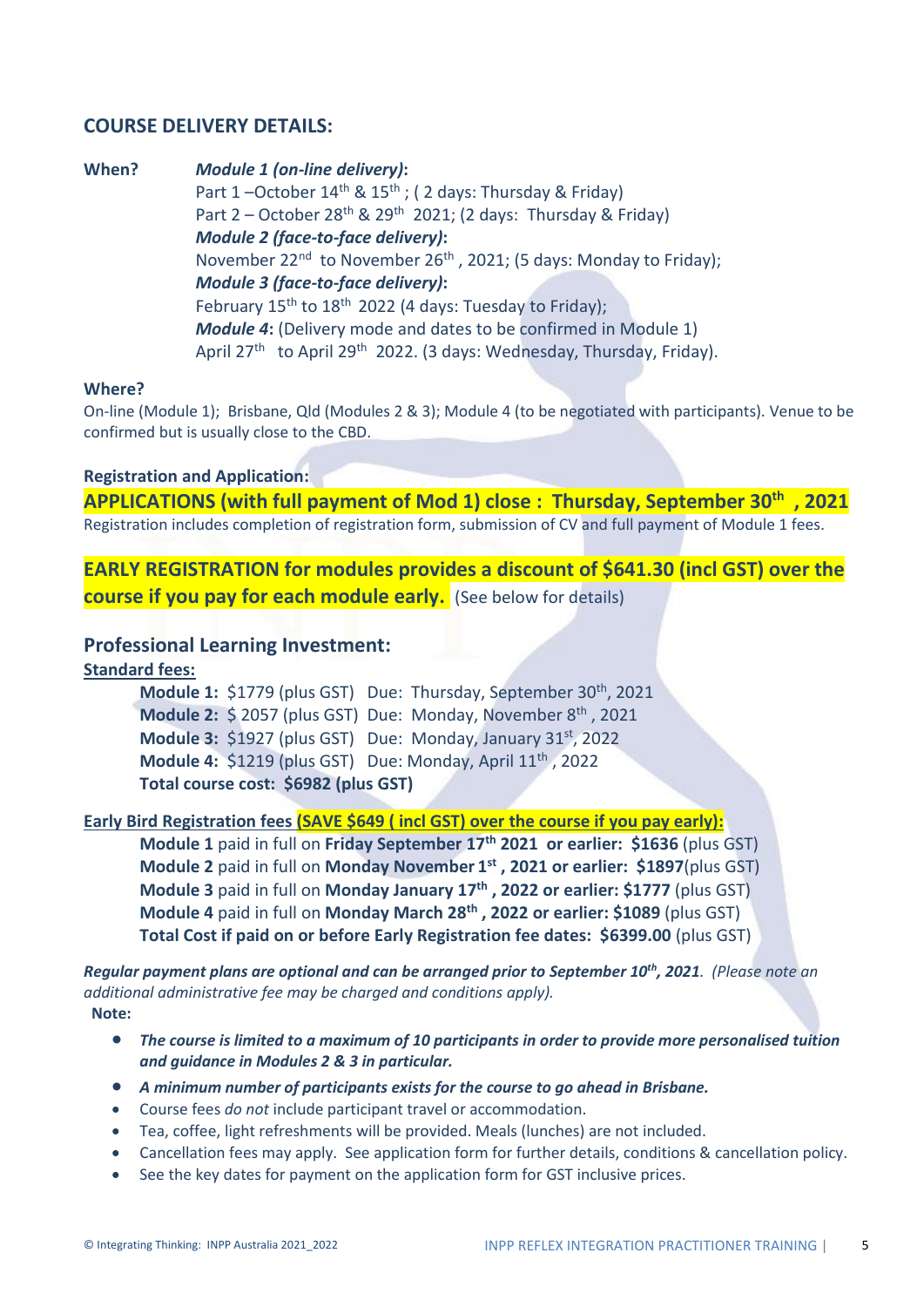## *Your course presenter:*

#### **Dr Christine Payard**

Neuro Developmental Educator. (Director *Integrating Thinking,* INPP Australia Principal) B Ed (Hons), M Ed Studies (Lang & Lit), PhD, GAICD. Neuro-Developmental Educator.



Chris is a registered teacher and education specialist with special research interests in literacy education, student thinking, professional learning and learning support. She has worked with primary, secondary and tertiary students in many different contexts including private and state schools, University and TAFE institutions; with teachers and educators through private and organisational consultancy work; with employees and management in private businesses, local government, manufacturing and industry groups. She has over years of experience in Education and Business Management including Allied Health Practice.

As an experienced educator and trained Neuro-Developmental Educator/Therapist, Christine uses and trains others in the INPP Method™. The INPP ™ method is used to investigate and develop programmes that address underlying physical factors such as immature balance, coordination, visual and auditory processes which can negatively impact learning, performance and achievement.

In 2013 Chris was appointed INPP<sup>TM</sup> Principal Practitioner in Australia by Sally Goddard Blythe (Director INPP UK & INPP™ International). Chris now delivers training programmes in the INPP™ method and is responsible for administration and co-ordination of INPP™ training and licencing processes in Australia. She studied the INPP™ method directly with Sally Goddard Blythe and the late Dr Peter Blythe (PhD).

Chris is committed to ongoing research and study in the area of Neuro-Developmental Education and works towards establishing networks with other health care and educational support practitioners equally passionate about learning and supporting learning.

Chris is an Associate member of the Australian College of Behavioural Optometrists, has been a member of the Australian Association for Research in Education, the Australian College of Educators, ACSD and is a Graduate of the Australian Institute of Company Directors. She has delivered presentations to international and national conferences in various professional fields including Behavioural Optometry, Kinesiology and Childhood development. She has also conducted consultancy and project work with Brisbane Catholic Education and James Cook University in Teacher Education, Learning and Teaching, and implementation of the Australian Curriculum.

> *"I am passionate about learning, learning about learning and sharing information with others who assist those for whom learning is challenging."*

*Learning is a complex activity incorporating physical, cognitive, behavioural and social elements that can enhance or hinder learning and educational experience. Thinking, talking about and looking at ways to integrate and develop these components of learning is the basis of Integrating Thinking education consultancy services for children, adults, teachers and other health care and education professionals.*





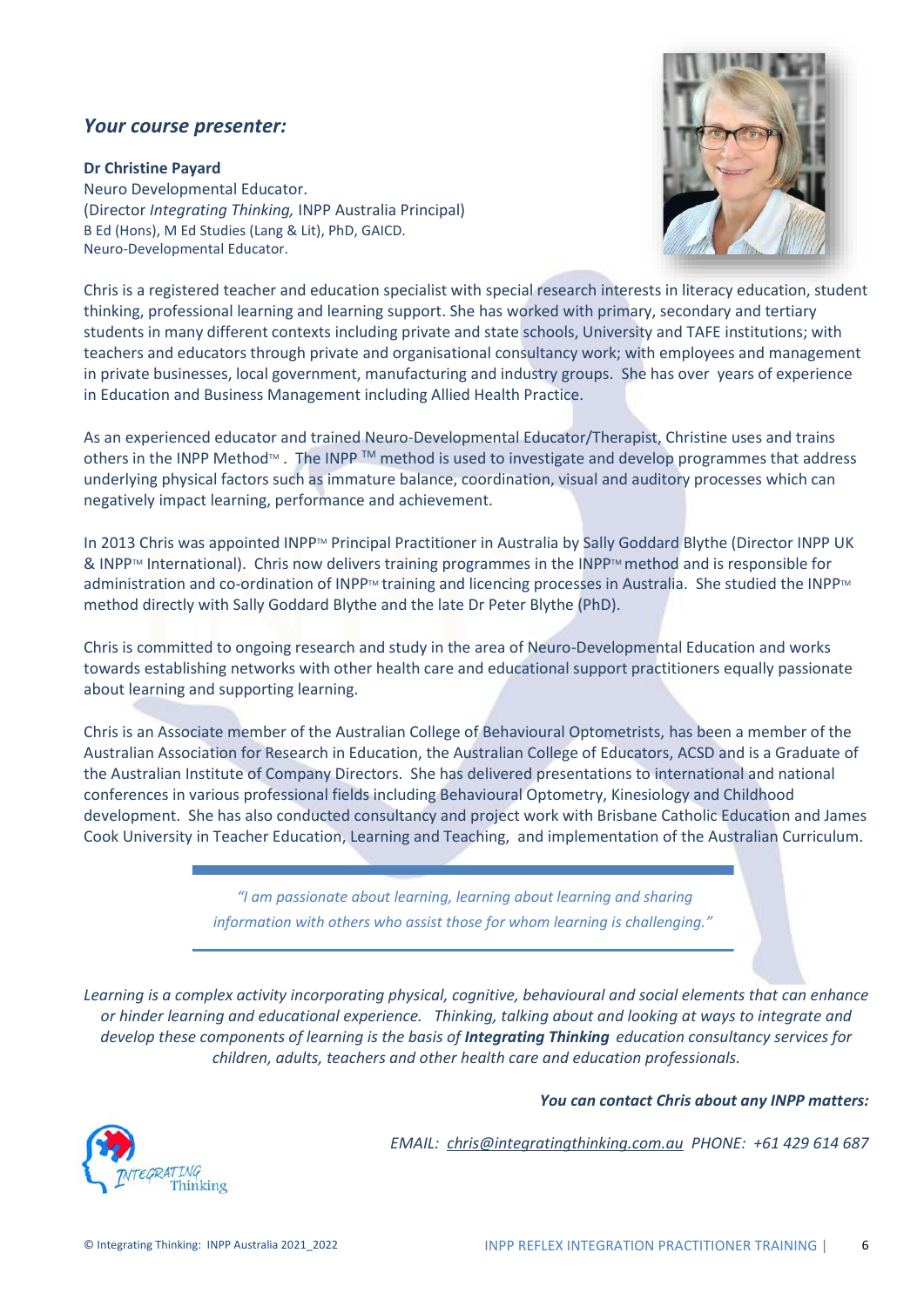

## **INPP Practitioner Training Course One-year program. 2021-2022 On-line and Brisbane.**



## *Please print/copy this form and send completed application to [chris@integratingthinking.com.au](mailto:chris@integratingthinking.com.au) along with your CV.*

## *Application form:* **Applications close Thursday, September 30th, 2021**

All applicants are required to have a relevant professional qualification (Education, Allied Health/Medical, Medical or Psychology) *and submit a complete CV with their application.*

| Email: Email: Email: Email: Email: Email: Email: Email: Email: Email: Email: Email: Email: Email: Email: Email: Email: Email: Email: Email: Email: Email: Email: Email: Email: Email: Email: Email: Email: Email: Email: Email |                                                  |
|--------------------------------------------------------------------------------------------------------------------------------------------------------------------------------------------------------------------------------|--------------------------------------------------|
|                                                                                                                                                                                                                                | Current occupation: Mumber of years in practice: |
| <b>Profession/Qualification(s) and date: EXECUTE: Profession/Qualification(s) and date:</b>                                                                                                                                    |                                                  |
| Signed: <u>_________________________________</u>                                                                                                                                                                               |                                                  |
|                                                                                                                                                                                                                                |                                                  |

## **Please note:**

**Your place on the COURSE will be confirmed on:**

- **Acceptance of CV to meet Course requirements,**
- **Receipt of Early-bird (Friday September 17 th) or full payment of Module 1 to be made by September 30 th, 2021.**

**PLACES ON THIS COURSE ARE LIMITED TO 10 TO ALLOW FOR PERSONALISED TRAINING ATTENTION. A minimum number of participants for the course to proceed is required.** Your signature and registration indicate you have read and agree to all the terms and conditions outlined in this information package.

## **APPLICATION PROCESS:**

- 1. Complete this form and send it with a copy of your CV to [chris@integratingthinking.com.au](mailto:chris@integratingthinking.com.au)
- 2. If you meet the entry requirements, you will be offered a position in the program and provided with a copy of the INPP Australia Licentiate agreement.
- 3. Payment for Module 1 must be received by the Early Bird dates, or Full Fee scheduled dates.
- 4. Cancellation policies as listed in this document apply. (Note payment plans can be negotiated)
- 5. Reading list and other module requirements/information will be provided prior to the modules on receipt of payment for those modules/course.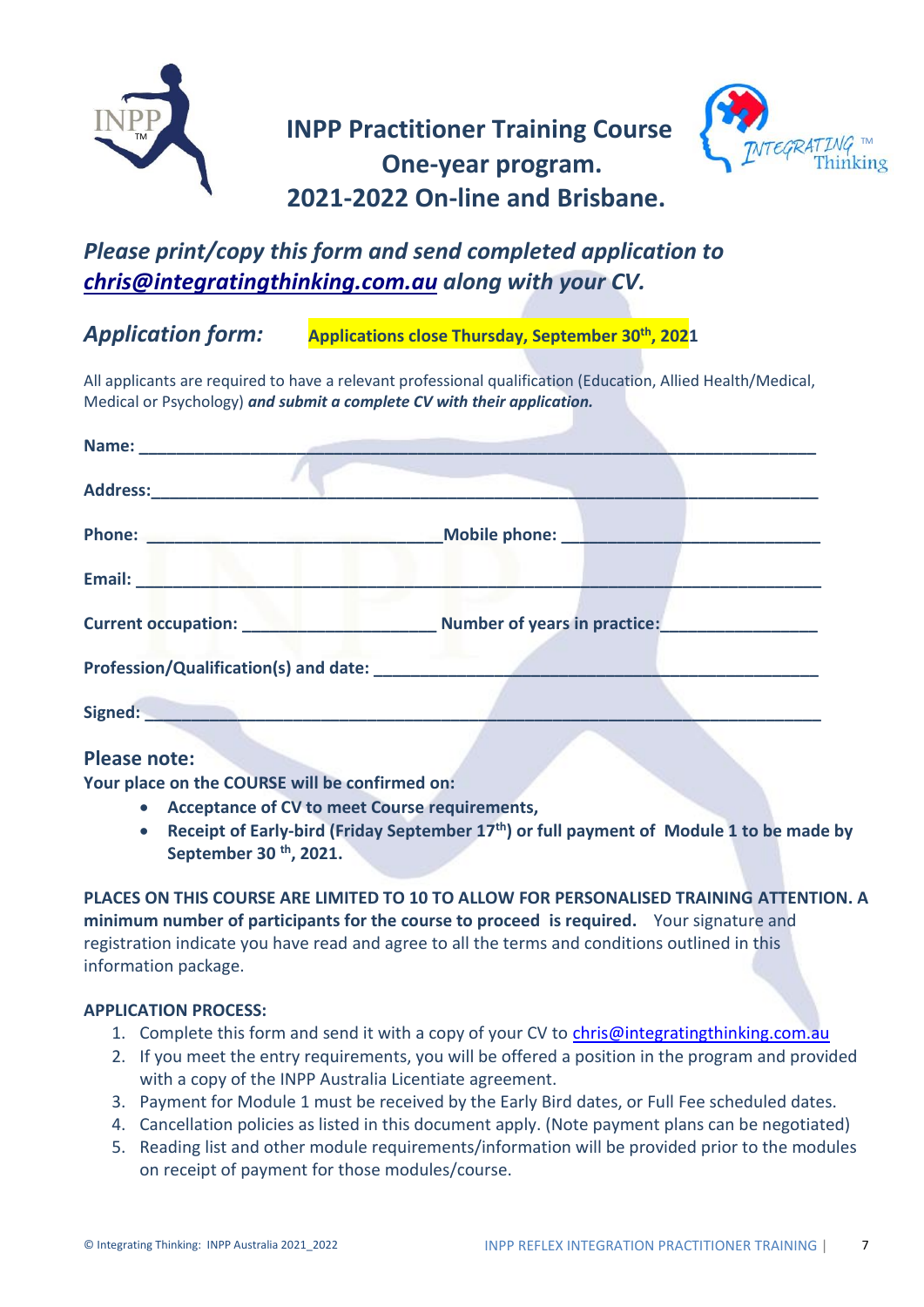## **Key dates for payment for the course:**

| <b>MODULE</b>  | Early Bird \$ Due                | <b>Standard full fee (Non-Early Bird) Due</b> |
|----------------|----------------------------------|-----------------------------------------------|
| 1              | \$1799.60 (GST inclusive)        | \$1956.90 (GST inclusive)                     |
|                | Due: 17/09/2021                  | Due: 30/09/2021                               |
| $\overline{2}$ | <b>\$2086.70 (GST inclusive)</b> | \$2262.70 (GST inclusive)                     |
|                | Due: 01/11/2021                  | Due: 08/11/2021                               |
| 3              | \$1954.70 (GST inclusive)        | <b>\$2119.70 (GST inclusive)</b>              |
|                | Due: 17/01/2022                  | Due: 31/01/2022                               |
| $\overline{4}$ | <b>\$1197.90 (GST inclusive)</b> | \$1340.90 (GST inclusive)                     |
|                | Due: 28/03/2022                  | Due: 11/04/2022                               |
|                |                                  |                                               |
| <b>TOTAL</b>   | \$6399.00 (plus GST)             | \$6982.00 (plus GST)                          |
|                | \$7038.90 (GST inclusive)        | \$7680.20 (GST inclusive)                     |

### **Payment options are outlined below.**

Preferred payment method: Direct Deposit/EFT. An invoice with credit card payment options will be emailed to you on confirmation of entry requirements and/or on request.

### *Payment plan options are available. Contact us for details.*

**Please complete 1 application form per person.** 

**Email ALL applications to:** [chris@integratingthinking.com.au](mailto:chris@integratingthinking.com.au)

## **Terms & Conditions, Bookings & Cancellation Policy:**

- Places will only be confirmed on receipt of the required deposit or Early Bird registration payment and acceptance of CV requirements.
- *Applications for the course & Module 1 close September 30th , 2021.*
- *Dates, deposits, payment dates & registrations for Modules 2, 3 and 4 are outlined in the payment schedule above.*
- Course fees **DO NOT** include participant travel or accommodation. Participants are advised to have suitable travel insurance.
- Tea, coffee and light refreshments will be provided for Modules 2 & 3. (Participants **must** advise us of dietary requirements at **least 2 weeks** prior to the Modules beginning.)
- **Notification of cancellation for the course or specific Modules must be received in writing.** A minimum \$500 (incl GST) administration fee may be charged.
	- $\circ$  If your place can be offered to someone else on the waiting list prior to and including Tuesday October 5<sup>th</sup> 2021, the administration fee alone will be retained.
	- o Cancellations received after October 2nd : fees will **not** be refunded.
	- o Cancellations for Modules 2, 3 & 4 within two weeks of the first day of the Module will **not** have fees for those modules refunded. Please contact us to discuss possible options for limited alternative delivery options if you need to cancel your attendance at any Module.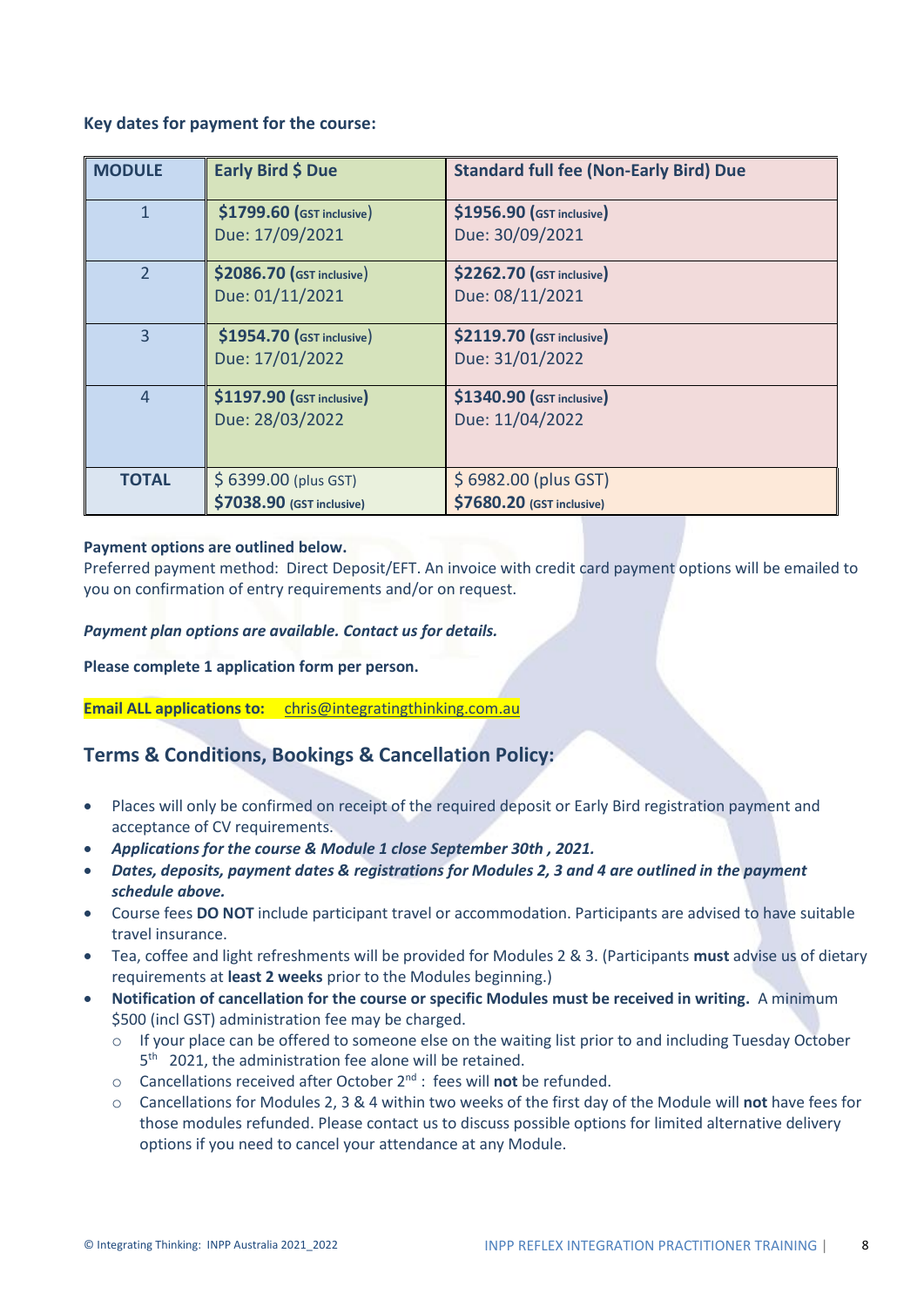- o Participants may be invoiced for cancellation fees and non-attendance at Modules 2,3,4 if *Integrating Thinking i*s NOT advised of course cancellation prior to 2 weeks of the first day of the modules.
- o Enrolment in Module 1 assumes enrolment in the whole course.
- $\circ$  If a participant intends not to proceed with the remaining Modules in the course and their position cannot be filled by someone on the waiting list, participants may incur a cancellation fee. Places in subsequent courses may be offered as substitutes. *Integrating Thinking* will not guarantee that delivery of subsequent courses will be in the same location.

*Course organisers reserve the right to cancel the course/modules in the event of illness or accident affecting the course presenters or their family members. In such a case the course/module fee will be reimbursed, or a place will be offered on a future course at no extra charge. The course organisers will not be held responsible for travel or accommodation costs already incurred by applicants.* 

### *Places in this course are limited to 10.*

*To ensure you receive personalised attention and tuition during training delivery of Modules 2 & 3 in particular, the number of participants in this course has been limited. If more than 10 applications are received prior to registration due dates, interested applicants will be notified and additional courses and modules may be programmed in 2022. (The course organisers will not be held responsible for travel or accommodation costs already incurred in this instance. Responses regarding successful application will be returned ASAP on receipt of application requirements.)* 

*A minimum number of participants exists for the course to proceed. If the minimum number is not reached, all deposits paid will be refunded without attracting administrative fees and offers for positions in subsequent courses will be offered. (The course organisers will not be held responsible for travel or accommodation costs already incurred by applicants if this situation eventuates. Applicants will be advised no less than 10 days prior to the commencement of the course if this situation exists.)*

*NOTE: Module 1 requires access to a computer with internet access for at least 6 hours per day, microphone, video and audio capability to support webinar reception/participation. If a participant selects for Module 4 (examination) to be completed in their home location to avoid travel, the participant is responsible for appointing an examination supervisor and covering associated costs.* 

## *Payment options include:*

### **Preferred payment method:**

- EFT (Direct Deposit) Account name: **Kirimu Pty Ltd** (Trading as "Integrating Thinking"). BSB: **084 730** Account number: **89-595-5595.** *Please use your surname and module number (eg Mod1) as your reference and email us regarding your payment including a record of the transfer: [admin@integratingthinking.com.au](mailto:admin@integratingthinking.com.au) Tax invoices/receipts will be emailed to you.*
- Credit card payments can be made through links that will be sent to you with a tax invoice, email [admin@integratingthinking.com.au](mailto:admin@integratingthinking.com.au) for more information (credit card surcharge fees may be incurred.)
- Regular payment plans can be negotiated/arranged. The payment plan is based on the full fee of the course with an additional monthly fee for administration costs. Payments are to be made fortnightly and are to be completed by April 15<sup>th</sup>, 2022. Please note: Certificates of completion will not be issued until full payment for the course is received. If you would like more information regarding this payment option, please contact [Chris@integratingthinking.com.au](mailto:Chris@integratingthinking.com.au) or phone: 0429 614 687 to arrange payment processes. (Additional administration costs may be incurred.)